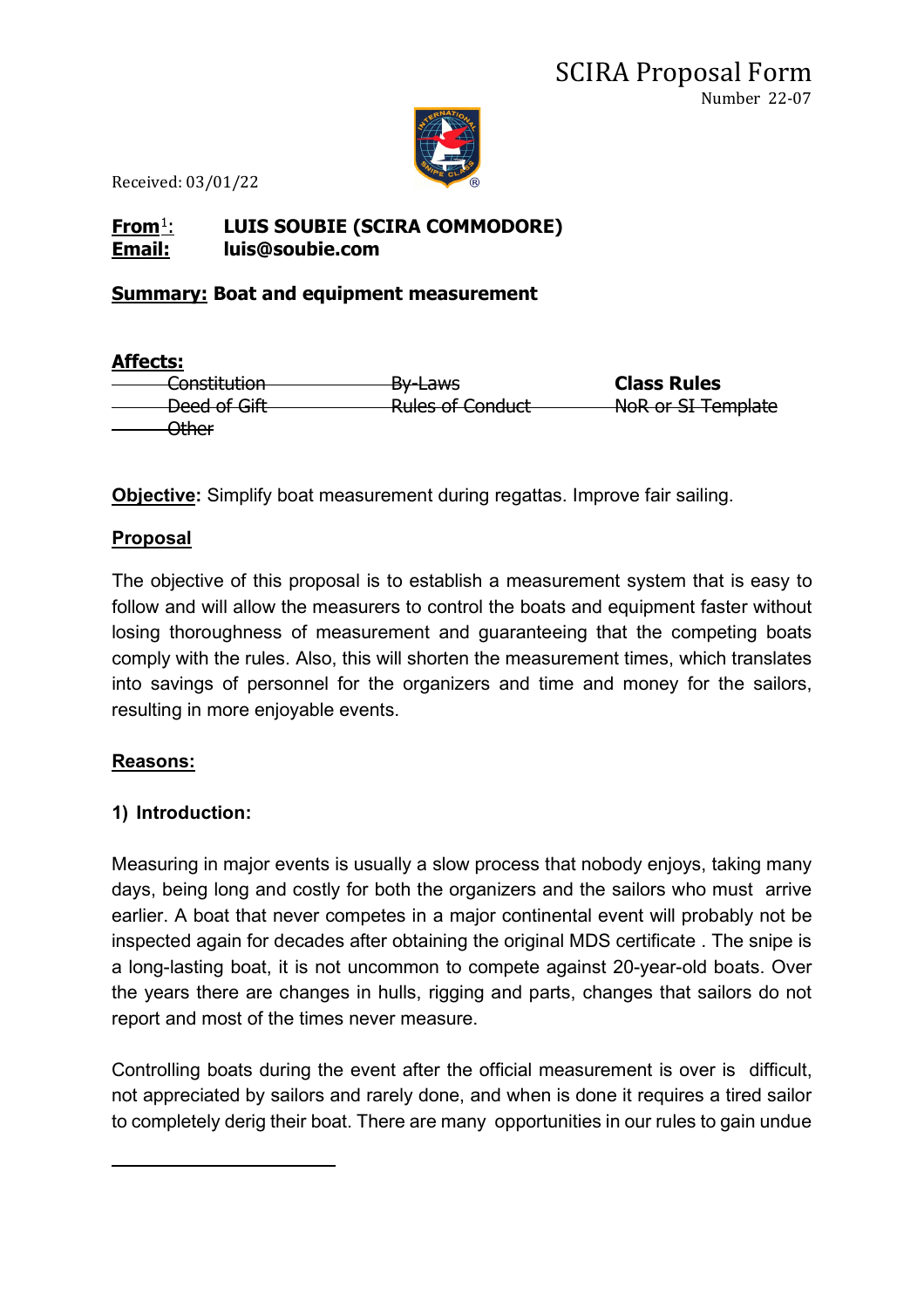

advantage as measurers don't have enough tools for quick and proper checking of boats on the water. These inspections usually consist of safety gear and daggerboard line, it is very difficult to know if a boat has the correct ballast installed at the finish line.

An "in house" measurement experiment was carried out in some continental events as for example the 2018 and 2021 Europeans where it produced a very positive feedback from both sailors and organizers. But we do not have a rule for doing it !The objective of this proposal is to establish a system that is safe and easy to control at events, even for non-expert personnel, and also to set a couple of rules in order to have in house measurements if needed.

The heart of the system is having a serial number engraved on vital parts of the boat such as the mast, boom, pole, rudder, and daggerboard. The hull already has the sail number engraved. Emulating systems already in use like in the Finn Class, for each piece of equipment an "Equipment MDS" will be issued only once. That means that piece of equipment, with its serial number engraved on it, can be used on any boat without the need to be measured again. Is like an in house measurement dad is good for any event. In some cases (such as the boom), it will be necessary to specify what other part (gooseneck type, for example) it should work with, but beyond these few cases it is a very simple system.

This proposal opens the discussion in this regard, and at the time of debate the documentation will be presented for the analysis.

Description of the system is as follows:

#### **2) MDS of complete boat**

The measurement of a complete boat will be done in the same way established in the current class rules, with some slight changes that are described below:

Corrector weights will be standardized in 1kg or ½kg pieces so that they are visually easy to check and counted by a measurer or trained personal, even in the water. The shape, material and type will be approved by the class in due time and verified by the measurer who performs the initial MDS of the boat.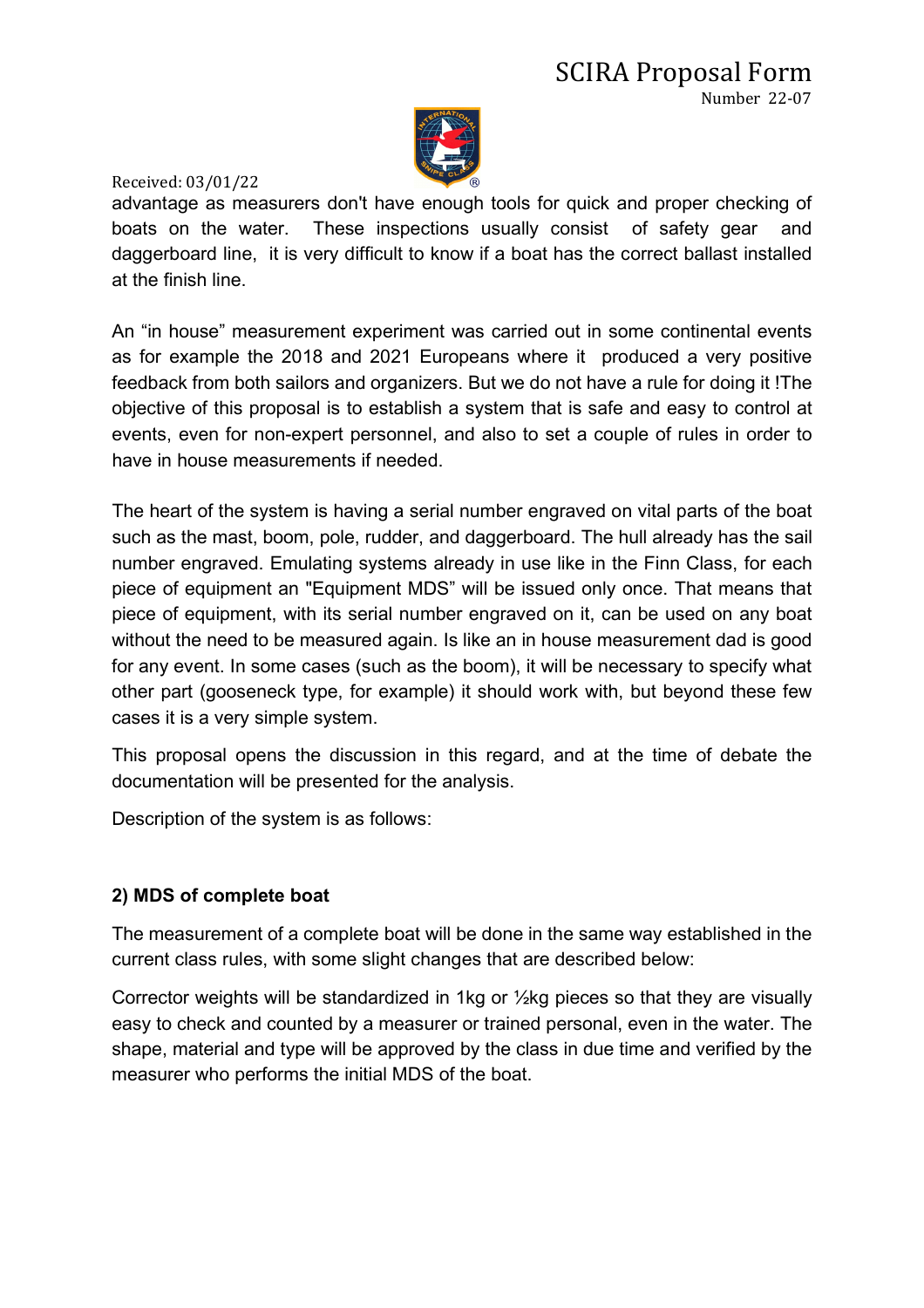

The correctors that are necessary to satisfy the MOI test must be permanently attached (not removable, with glue or fiber but not a screw) at the shipyard and cannot be modified without the issue of a new MDS.

Only "free ballast" that is permitted to be placed anywhere in the boat (the one that usually goes near the daggerboard trunck) and is not required for MOI requirements, may be installed in such a way that they are fixed, but can be removed with a bolt or screw.

When a boat is presented at an event, its total weight will be checked, and this "free ballast" may be adjusted to reach 172.80kg as the class rule says. Just as we do today.

#### **3) Measurement of parts**

All the parts of equipment (mast, boom, whiskerpole, rudder and daggerboard) will have a serial number physically engraved in metal or molded in fiber. Painted numbers are not allowed.

All elements unless otherwise specified will be measured with the same methods, measurements, materials and the same current class rules, with the following considerations:

**3.a) Mast:** It is one part of the boat that is more difficult to control and where the rules can easily be broken. We can choose two path to follow regarding the mast:

> 3.a.i) option 1: Keep the exactly same system we have today. This will require to describe in the MDS of the mast what type of spreader, halyards (2) and set of shrouds and adjusters were installed at the moment of the weight and center of gravity of the mast.

> 3.a.ii) option 2: To avoid not declared changes (cheating) during the lifetime of the mast it is necessary to make some changes to our actual measurement rules. We will define "bare mast" as the mast with halyards, stay and shrouds but with anything else (including spreaders). We will define a new minimum weight (the actual 9,1 kg includes halyards and shrouds) and a new distance from the center of gravity for this bare mast. This must be done in such a way that the existing masts do not become obsolete with the change. We will weigh and control the bare mast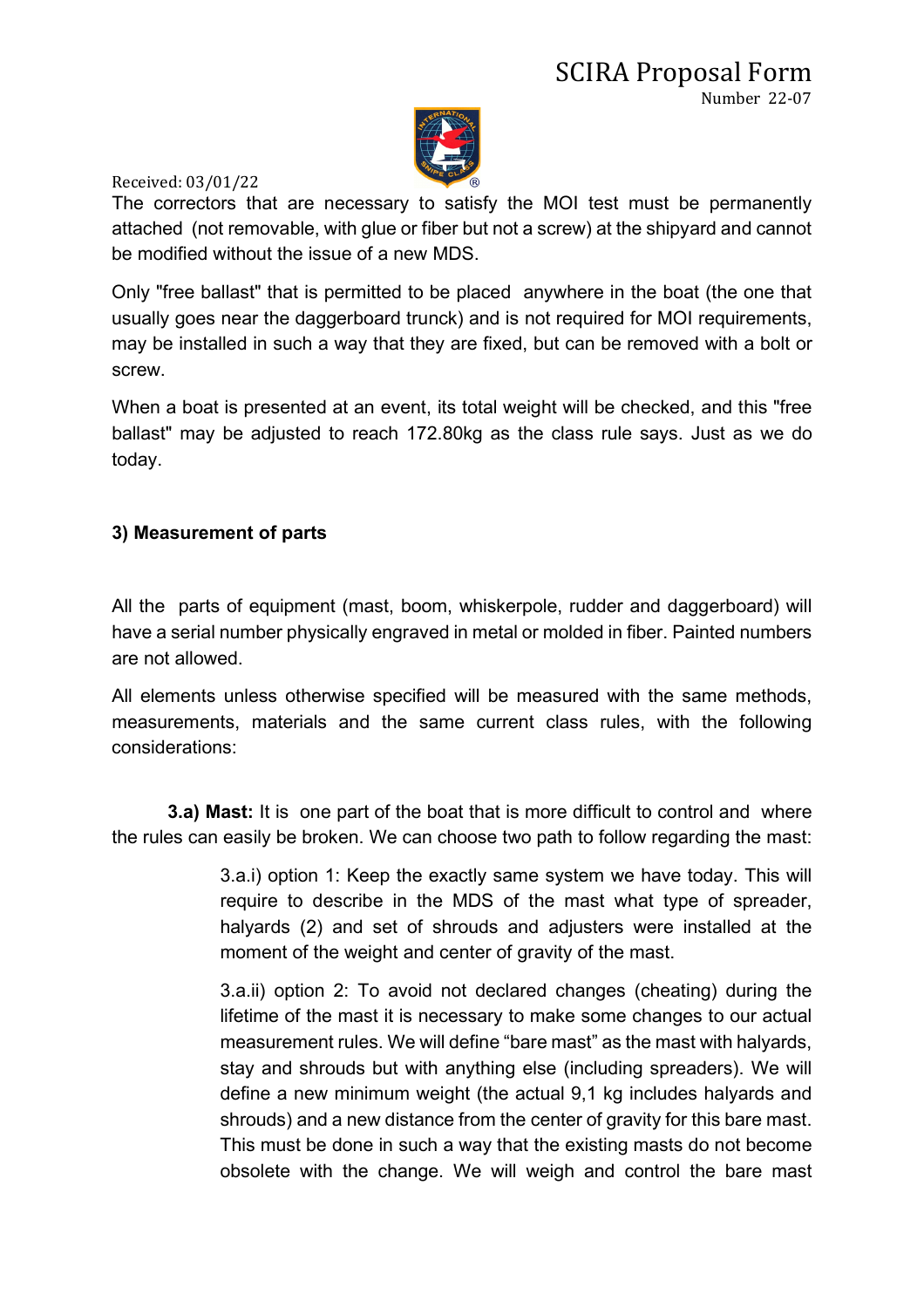# SCIRA Proposal Form

Number 22-07



Received: 03/01/22

without rigging. This is done once in the lifetime of the mast and will free us from having to keep track of changes when sailors change halyards, shrouds or anything else. An engraved line mark shall be made at the bottom of each mast limit mark (the one at the top and at boom level) . Currently, if a sailor brings heavier shrouds or wire halyards to be measured at an event, he can replace it after completing the measurement with lighter line halyards or shrouds, adding ballast to the boat to comply with the minimum total weight in case it is verified during the event. This gives them an advantage. The mast weight is too high above deck and far from the center of rotation of the boat. This has an effect 5 or 10 times greater than the same weight on the hull. These type of changes are almost impossible to monitor and control. Controlling the weight and center of gravity of a bare mast is easy and difficult to change after measurement. The weight of the halyards and shrouds is added to the weight of the complete boat, so the total weight of the equipment will remain the same as indicated by the current rules. The ideal would be also not to include the spreaders, but the "bare tube" of mast is very different in weight and some comercial brands need a heavier spreader in order to comply the weight. So we will have to describe the type of spreader that goes with the mast. Specially the lighter masts.

**3.b) Boom:** The boom can only be affected in its size when it's used with a different gooseneck. Then an MDS of boom will have to specify what type of gooseneck (brand, size and type) it was measured with. Only this. When a boat is presented for measurement , the measurer should check the boom's MDS and serial number to see if the mast submitted for measurement with that boom has the proper gooseneck. Is a visual check and a measurer is not required for that.

**3.c) Daggerboard:** A slight change it our rules could be needed (not mandatory). It would be great to have "any new daggerboard can go on any new boat". Since we changed our rules and all centerboard trunks have the same height (310- 313mm), it makes no sense to still measure the back of the trunk in order to place centerboard stoppers and define the length of the daggerboard. Having a fixed centerboard length will mean only 3mm between the longer and the shorter one. Is only a 3mm difference between boats ! FYI the same happened with the mast, the mast step has its tolerance of course (10mm from sheer, and the sheer itself has an additional 25mm), and the mast length is fixed, so "any mast goes on any boat" but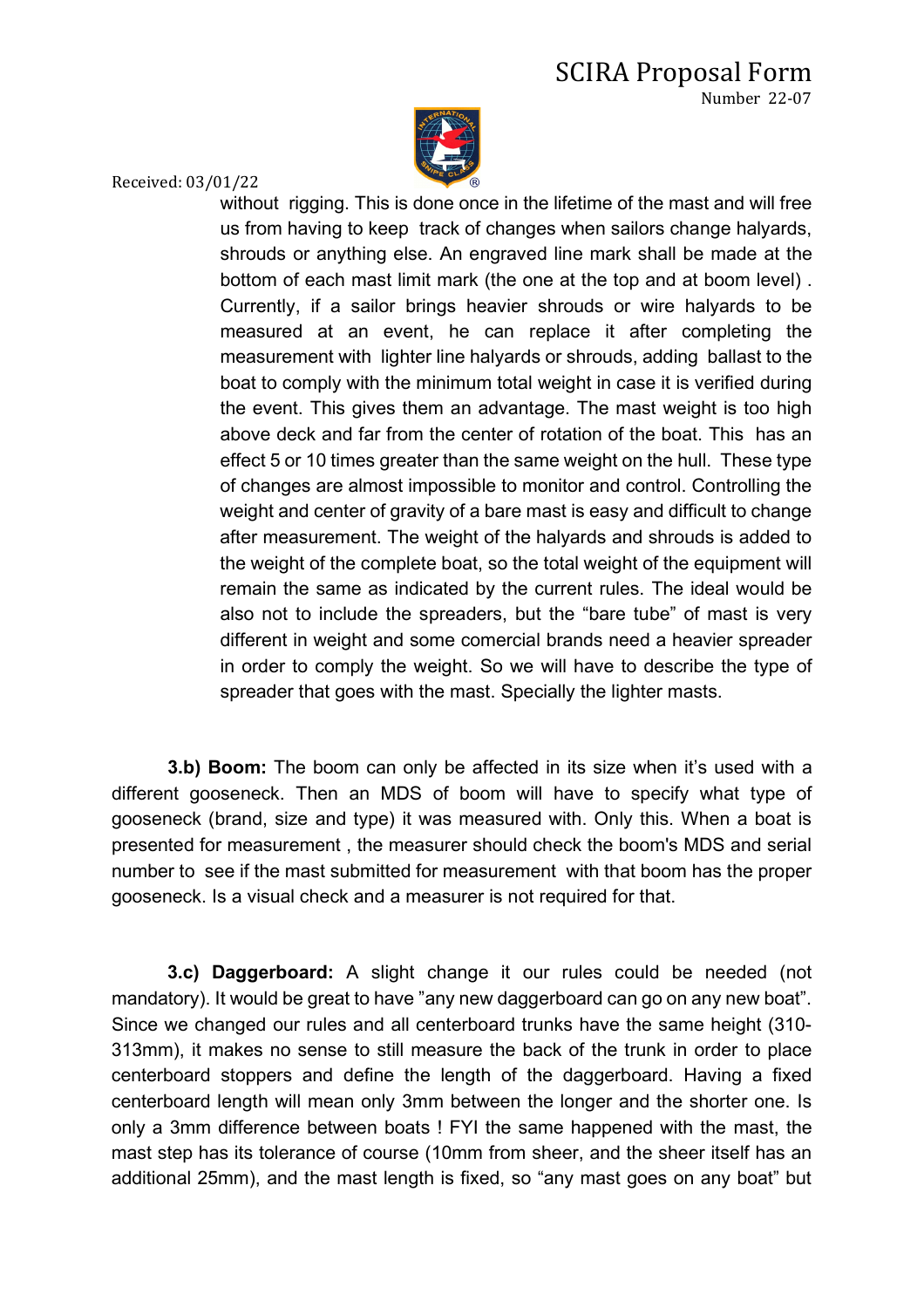

the height is never the same and we have up to 35mm between boats with not a problem or complain.

Back to daggerboard measurements, an engraved mark must be made on the bottom of the stoppers. This is forever and prevents future changes or sailors making a bigger hole or any other system used to cheat. This will be permanent and verification is not required after the initial measurement and cannot be changed (only if we have a fixed length). The only verification needed at site will be the black strip that goes at the top of the deck while sailing downwind, since the deck height changes from boat to boat. A photo of the daggerboard will be included in the MDS file.

**3.d) Rudder:** Same measure and measurement system. The weight, brand and type of rudder fittings must be written on the MDS to avoid having it changed later. A photo of the rudder will be included in the MDS file.

**3.e) Whiskerpole:** A serial number will be engraved. The length of fittings (both ends) must be specified at the MDS. A photo of the whisker pole will be included in the MDS file.

#### **4) MEASURERS:**

There will be a database of Class-approved measurers for each country and a record of their signature in SCIRA. Each measurer will receive from SCIRA a numbered seal that is unique and identifies him/her, and some standard equipment (MOI springs and some minor tools)

A World Sailing measurer is always certified to measure a snipe boat since we are a WS class.

After measuring a boat, the measurer must complete and produce the certificates of the boat and each part of equipment, scan them, digitally add the photos if required, and this must be sent to SCIRA in PDF or JPG format.

#### **5) MEASUREMENT CERTIFICATES AND SERIAL NUMBERS:**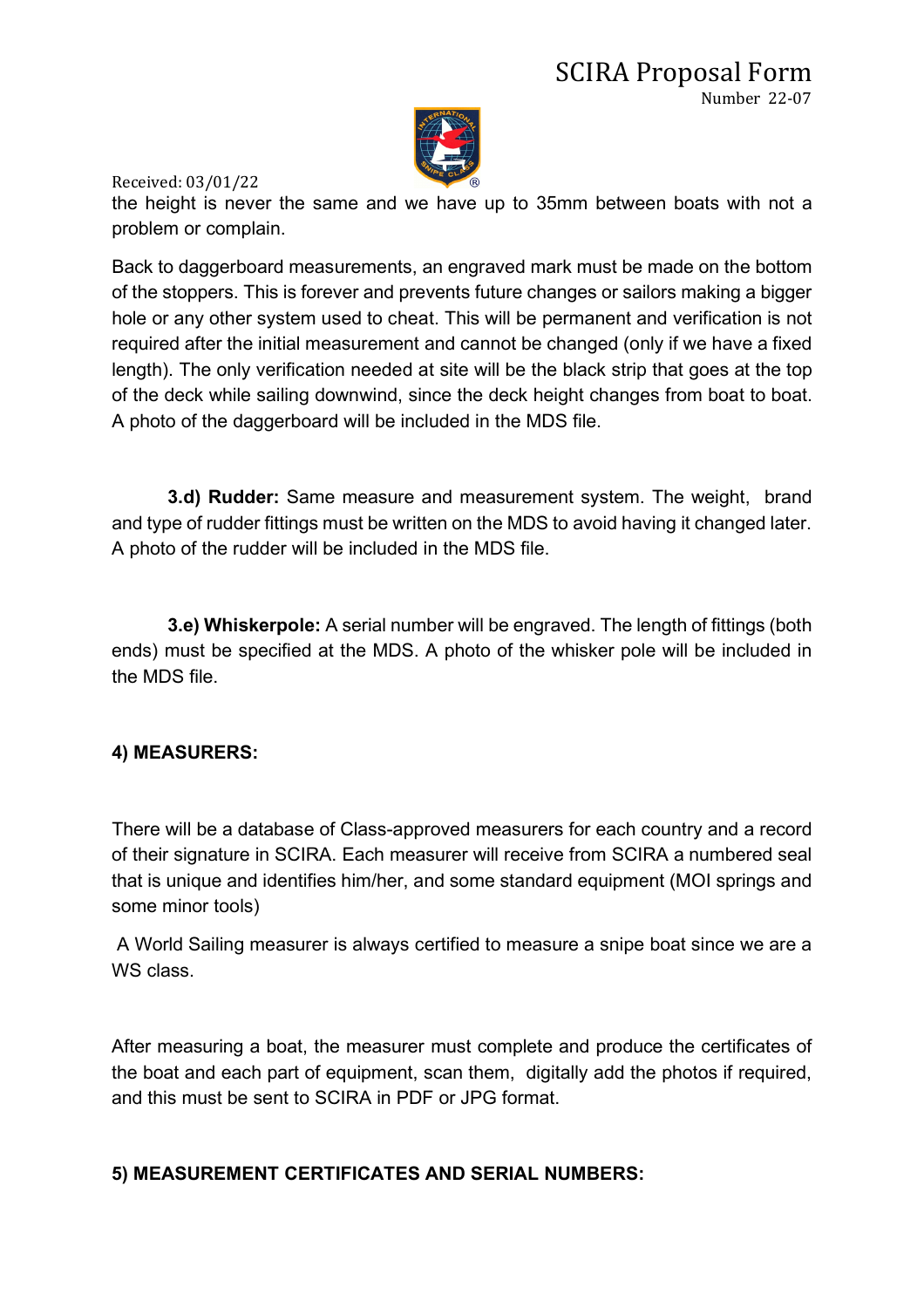

The measurement certificates and serial numbers of the parts will be numbered consecutively, they will be unique, and those numbers will be requested by the builders of boats or equipment from SCIRA in the same way that sail numbers are currently requested.

Serial numbers will be engraved on equipment at the factory, using a Class-approved technique.

Both the measurement certificates and the serial numbers of the parts will consist of 8 characters composed of:

a) an initial letter describing the type of part

b) 6 digits indicating the serial number of the part

c) a final letter indicating if it is the first measurement of the part or a subsequent measurement.

When additional certificates are issued on a piece of equipment, the previous certificates become void.

Serial numbers could be as follow:

The initial letter corresponds to the piece:

| $H = Hull$ | M=Mast | B=Boom |
|------------|--------|--------|
|            |        |        |

W=pole D=daggerboard R=rudder

Example: H031701C Hull certificate ("H"), sail number "31701", 3rd certificate issued for that boat ("C"). Certificates A and B are void.

Example 2: M100308A

Mast certificate (M), serial number 100308, first certificate of this part (A)

The measurement certificates of the boats and the parts could be numbered as follows: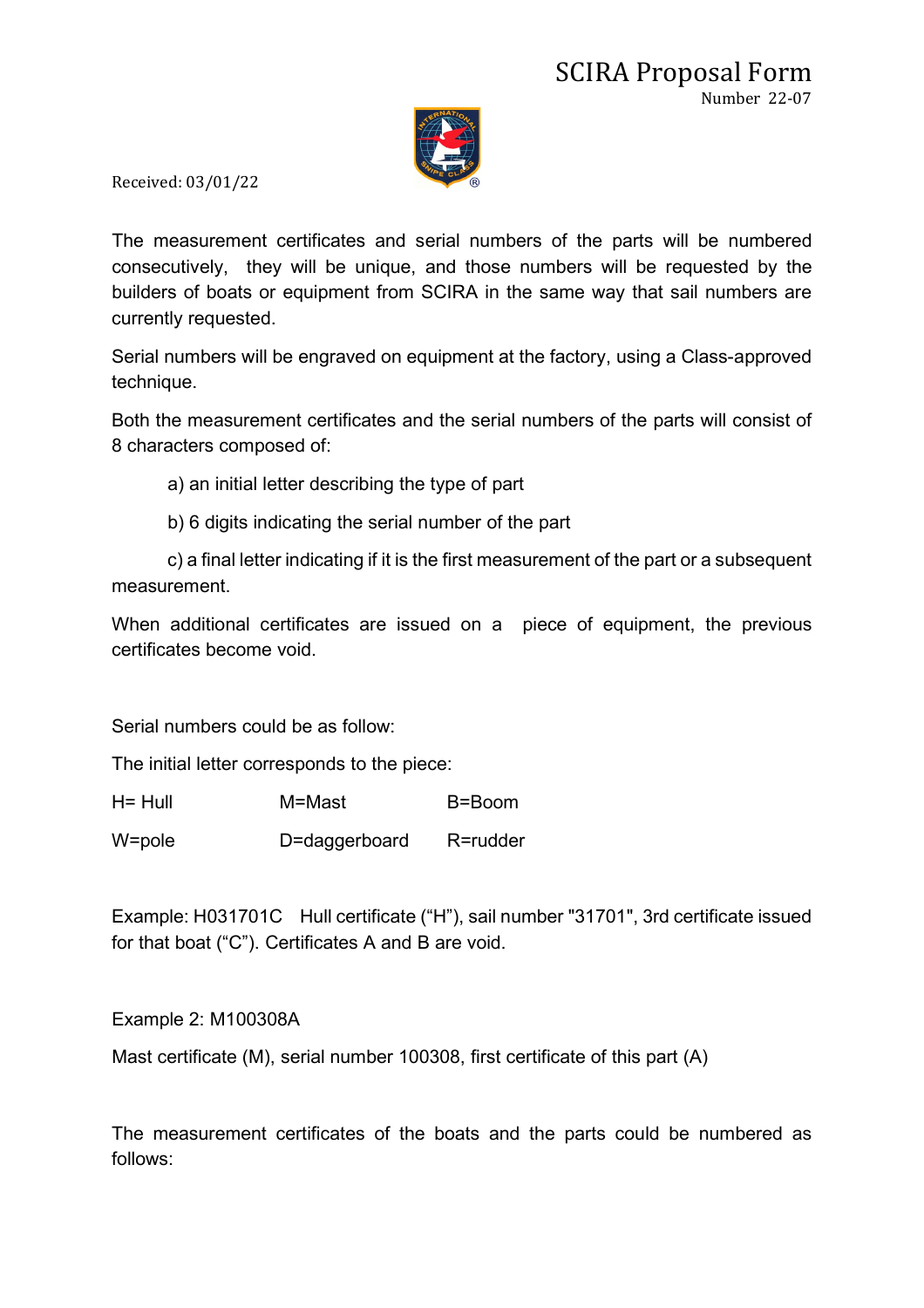

|                   | Hull: 0xxxxx (0+sail number). | (Example H031546A, H028701F) |
|-------------------|-------------------------------|------------------------------|
| Mast: from 100001 |                               | (Example M100304A, M100456B) |
| Boom: from 200001 |                               | (Example B200304A, M200456B) |
| Pole: from 300000 | Rudder: from 400000           | Daggerboard: from 500000     |

These certificates will be in the SCIRA database and their status will be publicly accessible. Not the certificate (except for the boat and probably we should talk about it). Sailors will be required to carry and present their certificates in paper at events.

Every boat or piece of equipment presented for measurement at an event must have its certificate in FULL or OK status in the SCIRA database to be registered for competing at the event.

#### **6) Procedure at events:**

Competitors will prepare their boat for measurement at the place assigned to them and must have their certificates at hand.

The boat must be clean and dry and with all the equipment to be measured and nothing more.

**6.a) Sail control:** Sailors will be required to arrive at the event with sails already measured. If this is not possible for any competitor, the sails will be measured at the event, but only if requested in advance, and there will be a charge for this. If in the country of origin of the sailor AND the sails there is not a Class or WS measurer, that sails will be allowed to be measure for free. If measured, the sail must be stamped and signed by a class approved measurer or WS measurer. The signature of the sails will be checked before the event. Any previously signed and stamped sail will not be re-measured.

Class measurers will be required to keep a record of the sails they measure.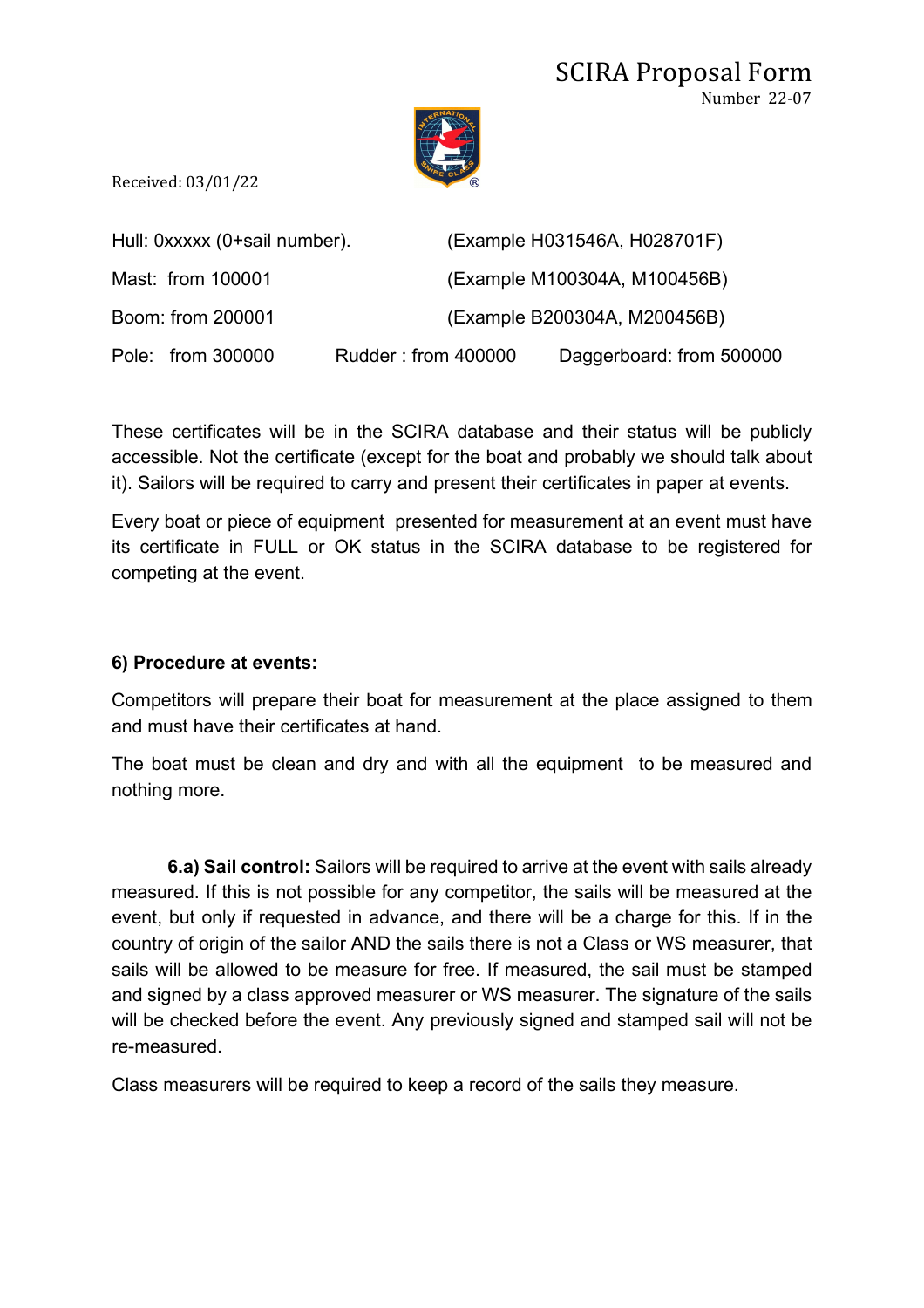

**6.b) Equipment check:** Ssailors must have a paper copy of the complete certificates of all the equipment they plan to use in the event. A measurer will verify the serial number and certificates of all the parts. He will additionally check the rudder safety lock, daggerboard safety line, jackets, towing line and paddle .

**6.c) Weight:** At SCIRA events of higher than a National Championships level (not included), a boat will be weighed. We strongly recommend that organizers have floor scales, which will make it easier and faster to get boats on and off . A complete measurement and weighing of a fleet of 100 boats should take no more than a day . This process, as seen at a Finn event , requires one or two people in charge of weighing, and 2 or 3 additional people controlling the equipment at the boat yard or in the "scale line" before accessing the scale tent. An additional person should be in front of the measurement tent, verifying in advance that the boats arrive to be weighed dry and in good condition and helping to organize the circulation.

## **7) Proposed method of implementation:**

## **7.a) New boats and parts**

If this proposal is approved during 2022 it will be valid (not necessary enforced) from Jan 1st 2023. At that time, we will probably not have the changes needed in our rules yet approved by WS and the engraving method might not be stablished.

Nevertheless, during 2022 we could ask the builders of boats and snipe parts to add the engraving on their process (if we set a method) before the end of the year (Dec 31st 2022). This engraving method must be permanent and not manually made. All new production starting from Jan 1st 2023 should be engraved.

I suggest to form a "New measurement Committee" with Luis Gonzalez, our Chief Measurer as chair, plus the collaborators he choose, with the purpose to work on having our rules adapted as fast as posible and get the WS approval during 2023.

## **7.b) Existing boats and parts**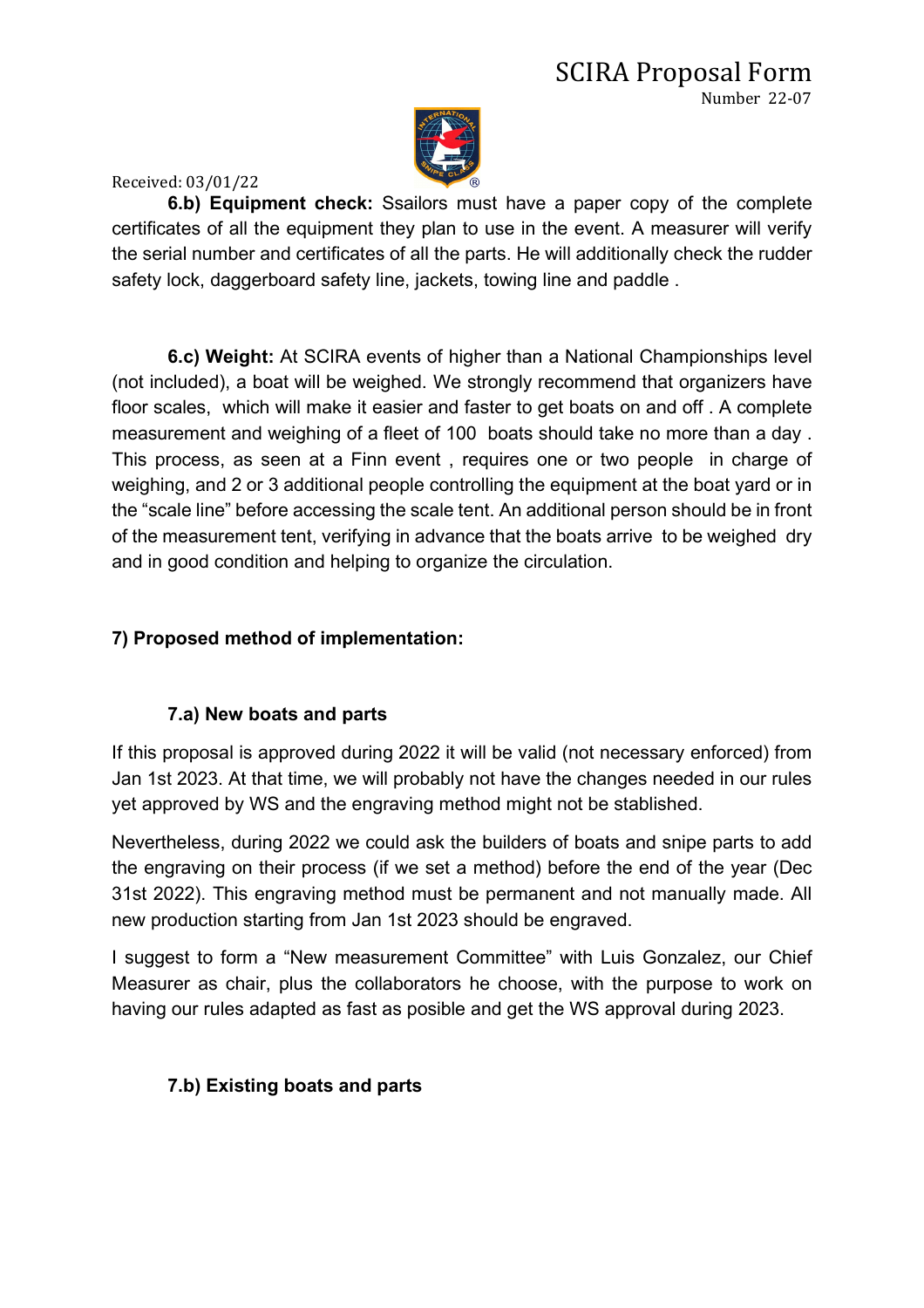

For all boats and parts produced before Jan 1st 2023, there is 2 options. They have a full MDS at SCIRA before Jan 1st 2023 or they do not.

All **boats that do not have a full MDS at SCIRA by Jan 1st 2023** will have to comply with the new rules and this proposal. A manual engraving of serial number will be allowed for those existing boats and equipment without a MDS, due to the fact that not everybody may access an engraving mechanical machine to do the job. This engraving, if it is made manually and not by a producer, will take place in front of the measurer who will sign at a side and a photo of the engraving of each part will be added to that part´s MDS.

All **boats that already have a valid MDS at SCIRA by Jan 1st 2023** will be able to compete with the current MDS in SCIRA events according to this schedule:

a) From National Championship level (included) and down, with no limit of time, presenting a valid MDS. This may be modified by the National authority.

b) SCIRA major continental events (All 4 worlds (Sr,Mr,W,Jr) and seniors European and senior WH&A), until Dec 31st 2024. After this date, in order to compete in this kind of event, and MDS of boat and parts according the rules at the time must be obtained.

c) All other events with a Deed of Gifts at SCIRA : Dec 31st 2026. After this date, in order to compete in this kind of event, and MDS of boat and parts according the rules at the time must be obtained.

#### **7) Sanctions:**

Even when our Constitution is clear:

*27.2 Suspension: A member may be suspended by the voting member of the Board of Governors for gross violation of the rules or for unsportsmanlike conduct, or, after due warning, for willful and persistent disregard of rulings. The duration of a suspension is fixed by the Board of Governors, but may not exceed Board's own term of office unless the suspension is extended by the succeeding Board of Governors. Notwithstanding the foregoing, a suspension may be terminated by majority vote at an annual meeting.*

*27.3 Expulsion: A member may be expelled only by 5/7 vote at an annual Board meeting..*